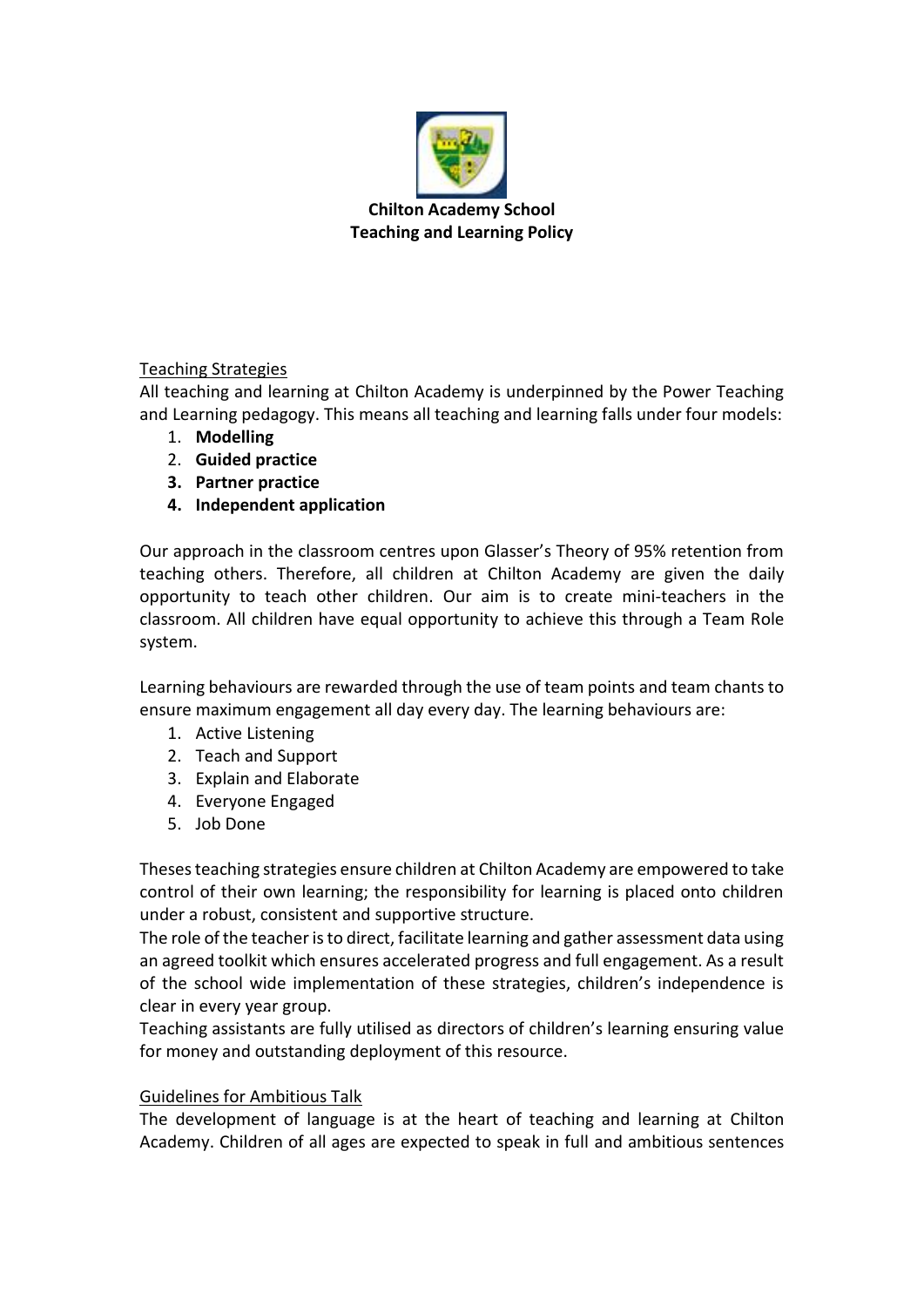across the curriculum and to all adults and peers in the school. The following techniques are used to ensure this:

- 1. Sentence bounce back all teachers and adults 'bounce back' inferior or nonsentence feedback (answers). An ambitious sentence is provided to house the initial response.
- 2. Sentence stems sentence stems (both written and oral) are provided every time children discuss their learning or answer questions.
- 3. All sentence support provided includes highly ambitious vocabulary.
- 4. Ambitious and full explanations provided by children to the teacher or to other children will be rewarded with Explain and Elaborate points.

## Organisation and Grouping of Pupils

Power Literacy and Power Maths groups are evaluated on an 8-week cycle. This ensures that children master their next steps in reading, writing and maths. Aggressive placement is used to ensure accelerated progress and maximum challenge for all.

## Learning Environment

Power Literacy boards must include:

- PTL Learning Behaviours
- Word Wall (Red and Green Words in Professional Groups and Ambitious Vocabulary in World Class and Legendary Groups)
- Photographs and names of teams
- Team of the Week (based on progress)
- Targets
- Examples of Professional, World Class and Legendary written work

Power Maths boards must include:

- Pocket chart with mathematical vocabulary
- PTL cycle
- Examples of Fluency, Reasoning and Problem-Solving work
- Photographs and names of teams
- Team of the Week (based on progress)
- Targets based on co-operative learning areas

## Monitoring Teaching

At Chilton Academy, we are committed to ensuring the very best outcomes for children through outstanding teaching and learning.

There is a non-formal 'drop-in' teaching observation schedule in place for all teachers and teaching assistants, which ensures that we get an accurate view of performance over time. ECTs have half-termly formal observations but also the opportunity to observe or team-teach during their half-day ECT time each week.

The observation schedule is complimented by termly planning trawls, book scrutinies and classroom safaris.

## School to School Support